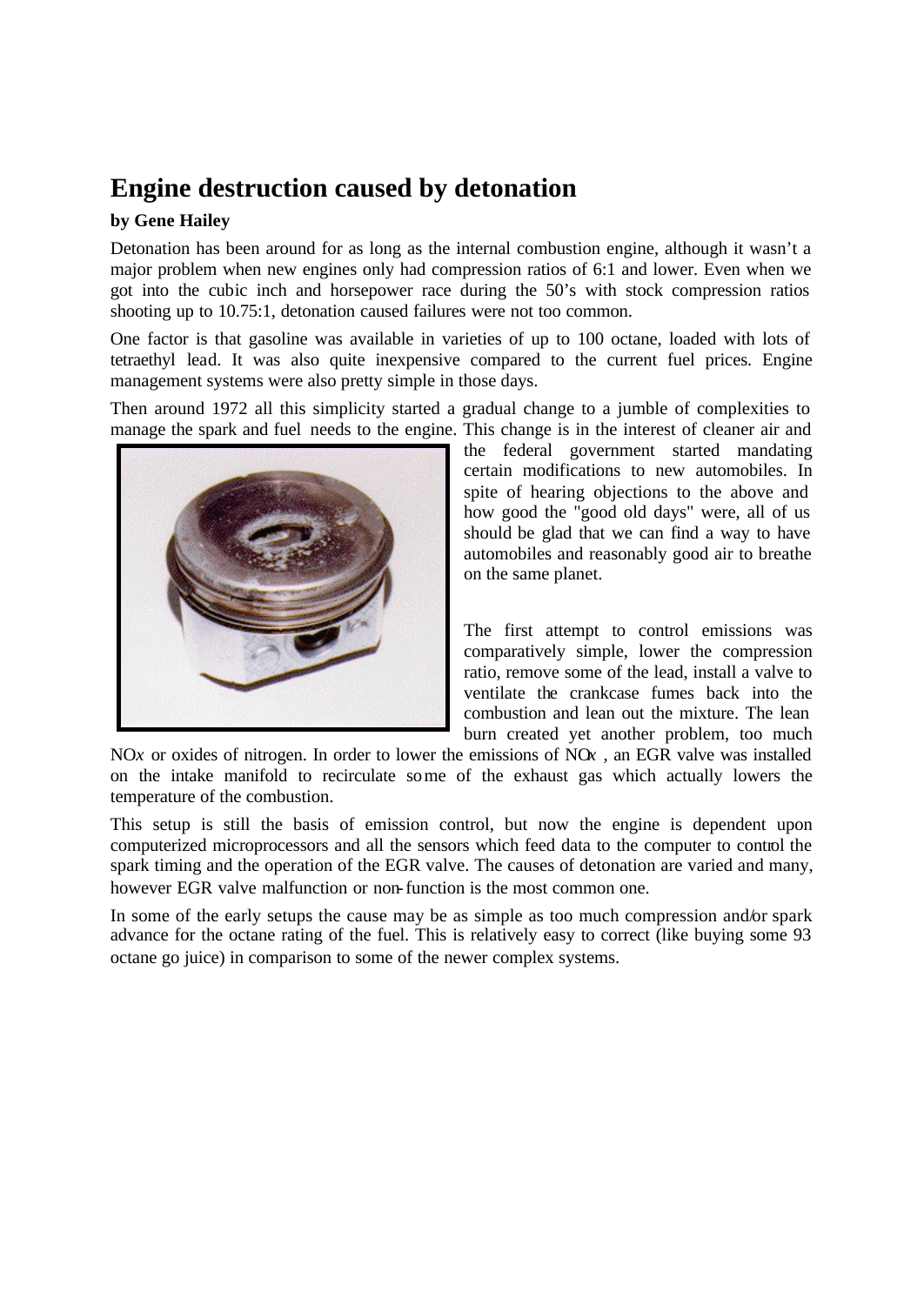

I won't go into all the causes of detonation at this time but I do want to emphasize the serious effect that abnormal combustion has on the engine. The piston in the photo on the left has failed completely due to detonation, at least the

detonation stops after the heat burns the hole in the top of the piston as the compression drops to zero. The gasket fire ring shown in the photo below is solid proof of the damage from detonation. The usual scenario is complete failure of the fire ring, however this gasket was removed from the engine before a complete burn occurred on this particular cylinder. Note the randomly spaced indentations on the fire ring. The shock loads of extreme pressures have peened the combustion sealing ring of the gasket. Normal combustion pressures reach about 600 P.S.I., in some cases of serious detonation caused combustion the pressures reach *twelve hundred (1,200)* **pounds per square inch!!!**



After continuous battering of the gasket (if the piston doesn't cave in first) the combustion flame finds a path across the fire ring and complete destruction of the gasket occurs very quickly afterward as shown in the photo below.

The malfunctioning EGR valve is really a silent killer of the engine because driveability problems are barely noticeable or no symptoms are detected until after the engine has

failed.

The metering of the flow of exhaust gas into the engine is quite critical to the life of the engine. Too little flow or no flow of gas at all will usually go completely unnoticed, the driver of the vehicle thinks everything is just fine until something fails inside the engine. Too much flow of exhaust gas into the engine at slow speeds or idle will affect driveability and also cause an audible ping during acceleration and rough idling.

A new EGR valve installed on the engine is no assurance that it is working correctly, the valve is dependent on the vacuum signals it receives or should receive through a vacuum amplifier. A weak vacuum or none at all will not open the valve at the right time and that's the deadly situation.